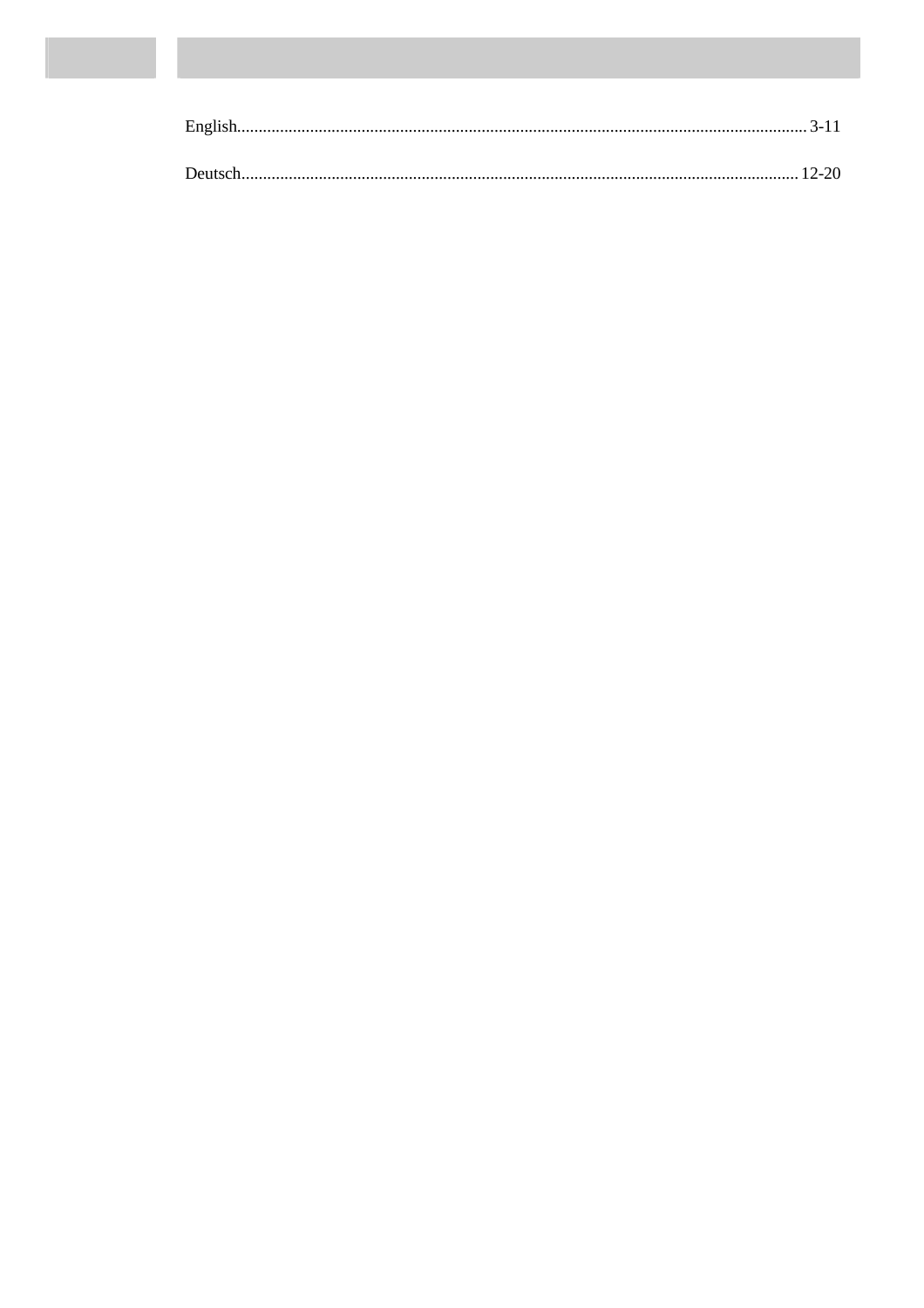# **Contents**

| $\mathbf{1}$            |  |
|-------------------------|--|
| 1.1                     |  |
| 1.2                     |  |
| 1.3                     |  |
| 1.4                     |  |
| $\boldsymbol{2}$        |  |
| 2.1                     |  |
| 2.2                     |  |
| $\mathbf{3}$            |  |
| $\overline{\mathbf{4}}$ |  |
| 4.1                     |  |
| 4.2                     |  |
| 4.3                     |  |
| 4.4                     |  |
| 5                       |  |
| 6                       |  |
| 6.1                     |  |
| 6.2                     |  |
| 6.3                     |  |
| 6.4                     |  |
| $\overline{7}$          |  |
| 8                       |  |
|                         |  |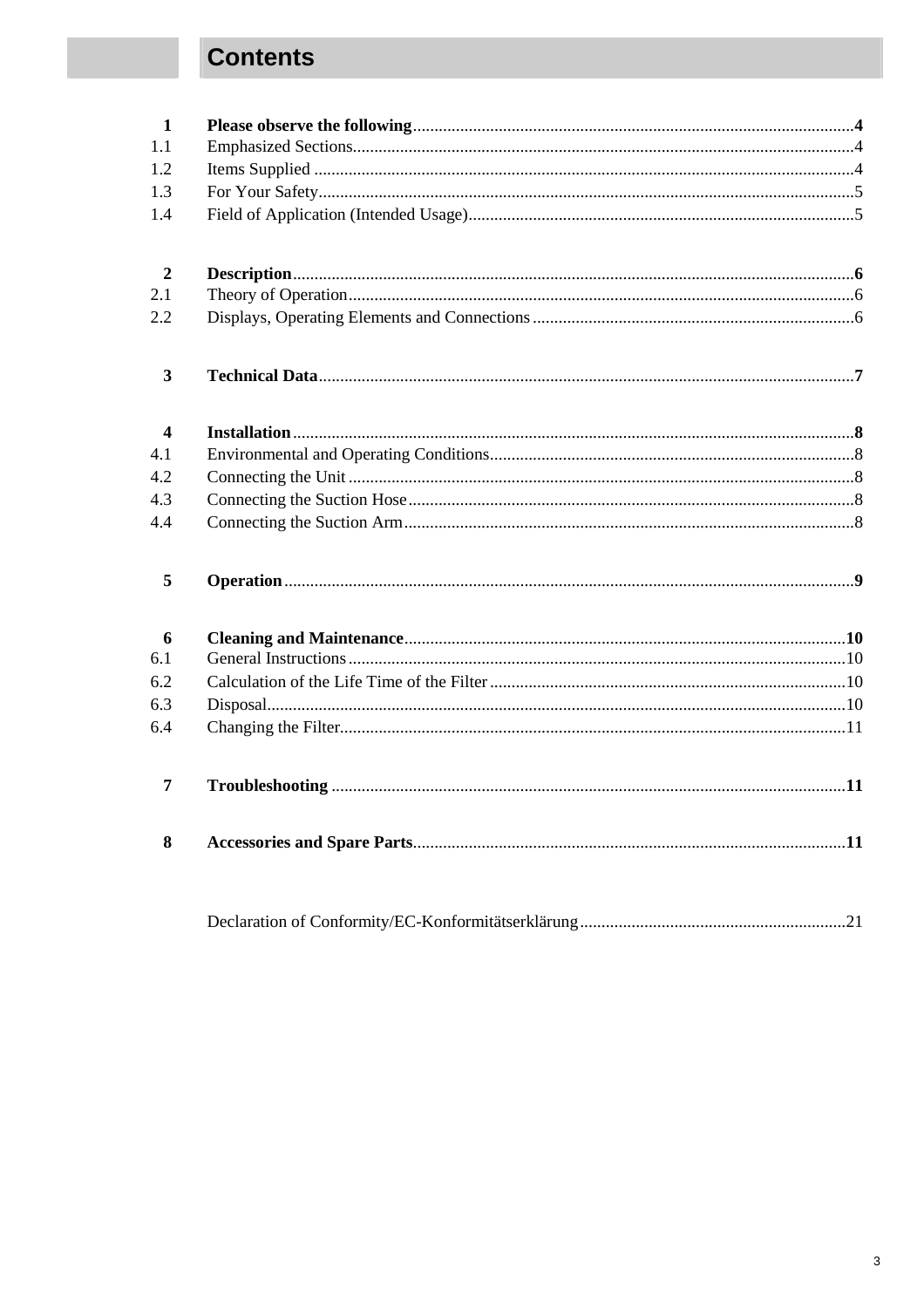#### **1 Please observe the following**



For safe and successful operation of the unit, read these instructions completely. The manufacturer cannot be held responsible for damage or injury of any kind because of misuse or improper application or because of failure to observe safety instructions or warnings.

Be sure to retain this manual for future reference. Refer to the technical data sheet for the LOCTITE-product used at www.loctite.com or contact your local technical department.

#### 1.1 Emphasized Sections



#### **Warning!**

Refers to safety regulations and requires safety measures that protect the operator or other persons from injury or danger to life.



#### **Notice**

Gives recommendations for better handling of the unit during operation or adjustment as well as for service activities.

 The numbers printed in bold in the text refer to the corresponding position numbers in the illustration on page **6**.

• The point emphasizes an instruction step.

Instruction steps are indicated in an illustration with black arrows.

#### 1.2 Items Supplied

1 Air Filter System LAS 250, type no. 97603, order no. 527595 1 Power Cord 1 Operating Manual



As a result of technical development, the illustrations and descriptions in this operating manual can deviate from the actual unit delivered.

#### 1.3 Field of Application (Intended Usage)

 The Air Filter System LAS 250 is an essential device for health and the environment protection at bonding workplaces.

 It is a robust device for the mobile and stationary workshop and industrial use. The system is suitable for exhausting and filtering gases, vapors and malodors in the workplaces. It is not suitable to suck off liquids.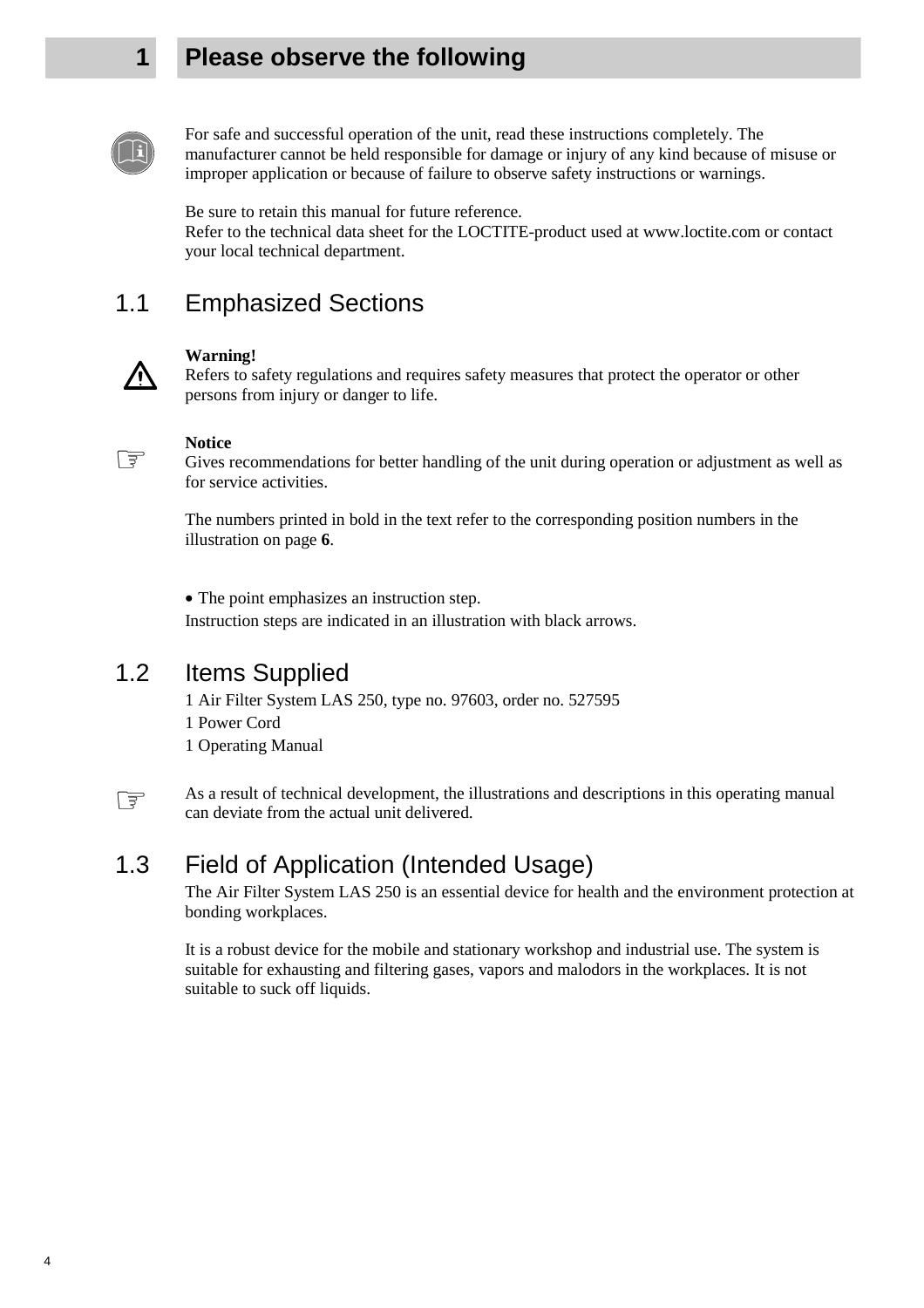#### **1 Please observe the following**

The unit has not been designed for use in fully automated cleaning systems or waste solvent collection facilities and should not be operated in any such locations, if only for reasons of economic efficiency. In extreme cases, explosive mixtures might occur in such environments.

 Released, partly unhealthy gases and vapors are captured by suction elements immediately at the place of their origin and thereafter filtered with the Air Filter System. The clean air can be supplied back to the working premises. Not valid for carcinogenic substances!

 The Air Filter System can be equipped via two Y splitters with four suction hoses for supplying up to four workplaces. Instead of the hoses suction arms can be mounted. Both are accessories and must be ordered separately.

 The producer is not liable for any resulting damage arising from use outside the intended use, the scope or these instructions.

#### 1.4 For Your Safety

/\

 **Damage to the power cord or the housing can result in contact with live electrical parts. Check the power cord and the unit before each use.** 

**If the power cord or the unit is damaged, do not operate!** 

**Replace a damaged power cord with a new one.** 

 **Do not remove, by-pass or disable any safety device! It can result in damage to the unit and is therefore prohibited!** 

 **Never use the Air Filter System without the filter!** 

 **Unplug the Air Filter System before cleaning, maintaining and before every repair and replacement of parts.** 

 **Neither use the Air Filter System for vacuum cleaning nor for exhausting of liquid media or flammable substances!** 

 **The Air Filter System must not be used for the suction of gasses, steams and dusts in explosive concentrations!** 

 **Always carry out disposal of worn out filter according to valid regulations for waste!** 

 **If this device inadvertently exhausts liquids or flammable substances, instantly switch off the machine.** 

 **Switch off the device at any break.** 

 **Instantly switch off the device in case of danger unplug the device.** 

 **Use only original substitute and spare parts.** 

 **Filtered air must not be led back to workplaces, if the unit is used for filtering carcinogenic substances.** 

5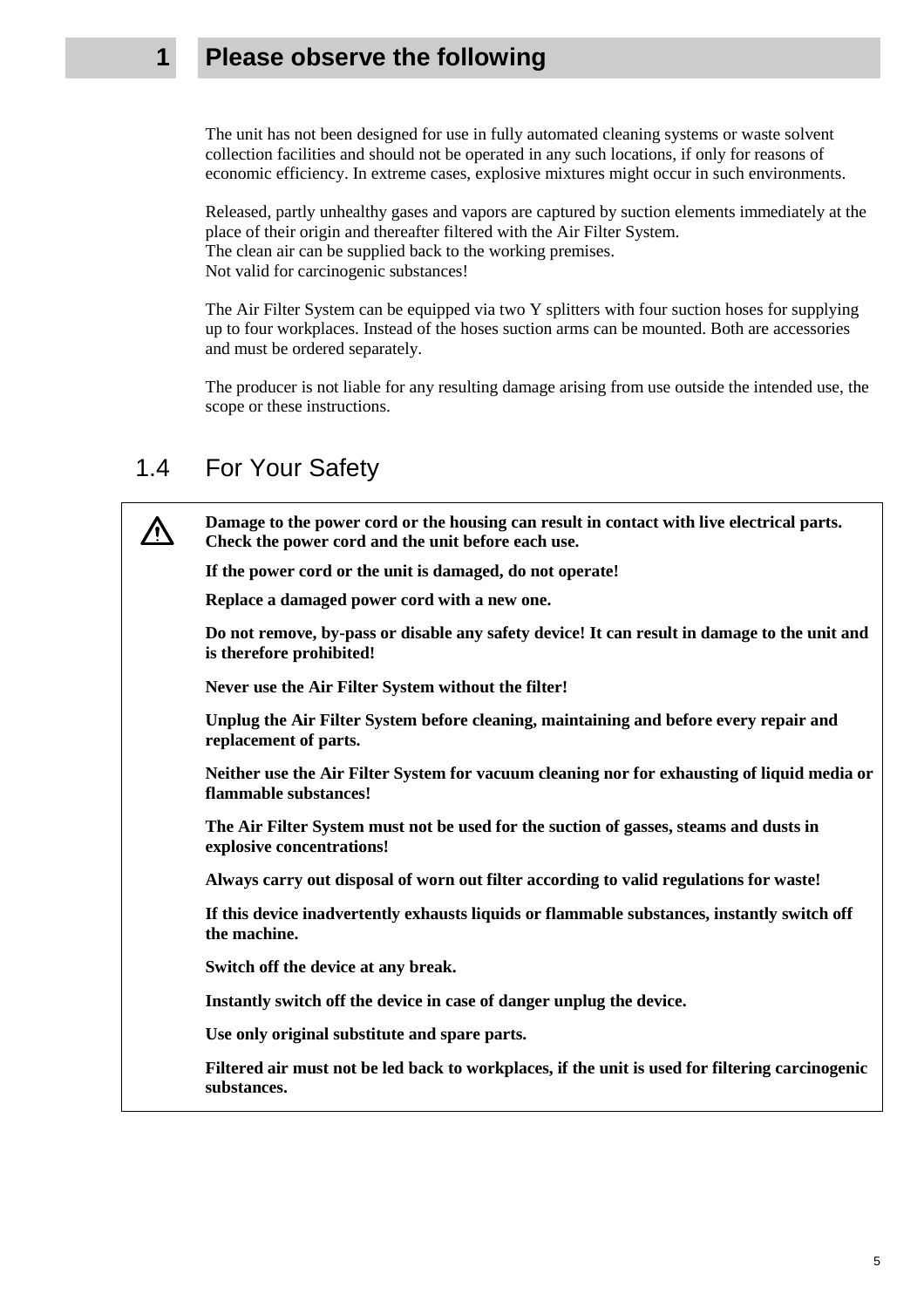## **2 Description**

# 2.1 Theory of Operation

 The suction hoses or the suction arms (both accessories) have to be placed near the bonding place. The unit exhausts the polluted air and blows out the cleaned air at the air outlet.

The combination of pre-filter and activated carbon guarantees a high filtration efficiency of unhealthy gases, vapor and fumes. The large surface area and small particle size of the actuated carbon maximizes absorption of polluted air.



2.2 Displays, Operating Elements and Connections



**Do not remove, by-pass or disable any safety device! It can result in damage to the unit and is therefore prohibited!** 

**A**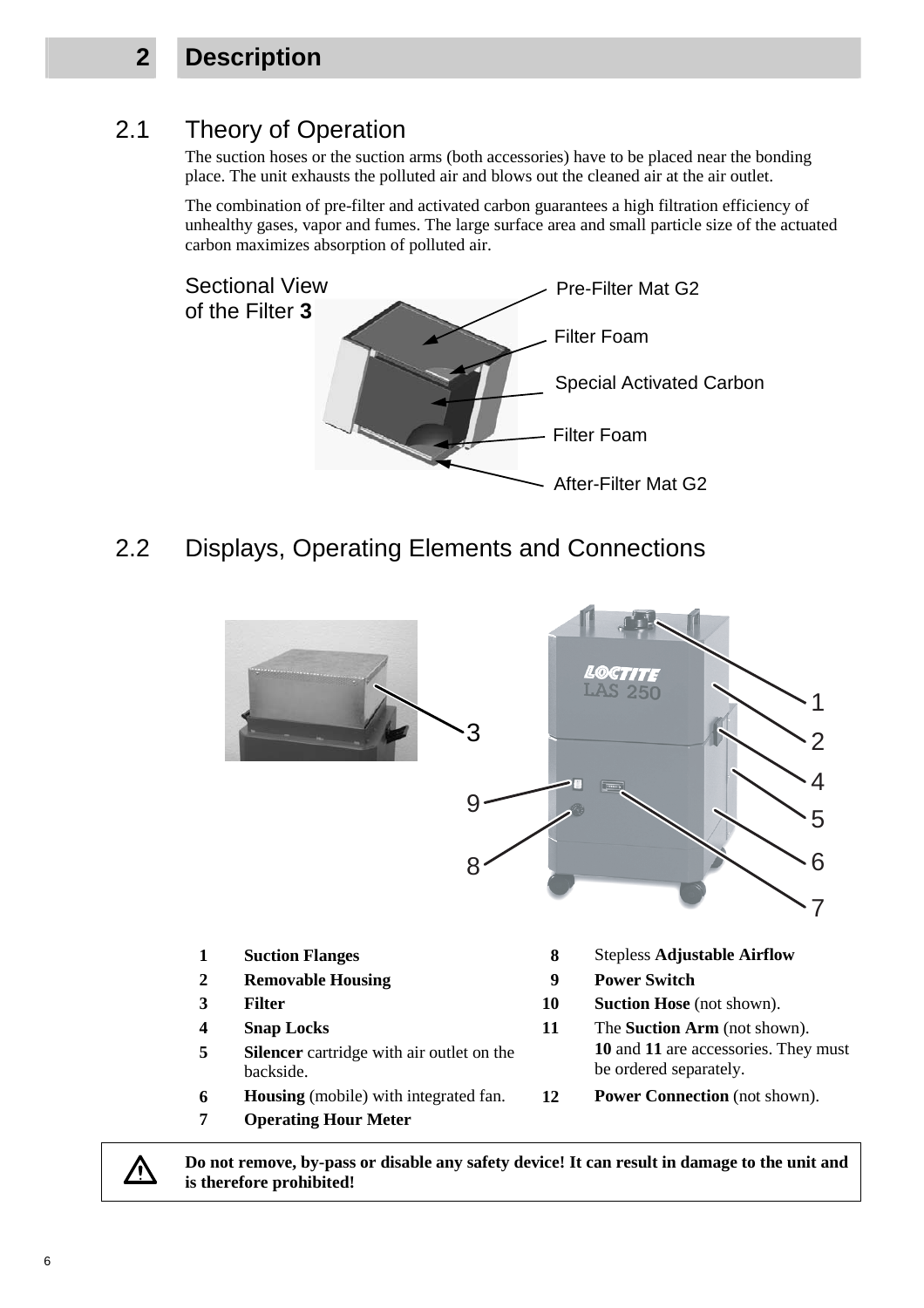# **3 Technical Data**

| Power Supply                         | 230 V AC, 50 Hz                                                                            |
|--------------------------------------|--------------------------------------------------------------------------------------------|
| Power Consumption                    | 370 W                                                                                      |
| <b>Protection Class</b>              | I acc. to EN 60 335                                                                        |
| Max. Air Flow                        | $450 \text{ m}^3/\text{h}$                                                                 |
| <b>Constant Air Flow</b>             | 250 m <sup>3</sup> /h at 2,200 Pa                                                          |
| Max. Vacuum                          | 2,600 Pa                                                                                   |
| Dimensions (width x height x depth)  | $370$ mm $*$ 780 mm $*$ 500 mm<br>$14.6$ " * 30.8" * 19.7"                                 |
| <b>Ambient Operating Temperature</b> | +10 <sup>o</sup> C to +45 <sup>o</sup> C (50 <sup>o</sup> F to 113 <sup>o</sup> F)         |
| <b>Storage Temperature</b>           | +5 $\rm{^{\circ}C}$ to +55 $\rm{^{\circ}C}$ (41 $\rm{^{\circ}F}$ to 131 $\rm{^{\circ}F}$ ) |
| <b>Relative Humidity for Storage</b> | Max. 50 %                                                                                  |
| Weight                               | $\sim$ 40 kg                                                                               |
| Noise Level                          | 52 dB $(A)$                                                                                |

## Dimensions

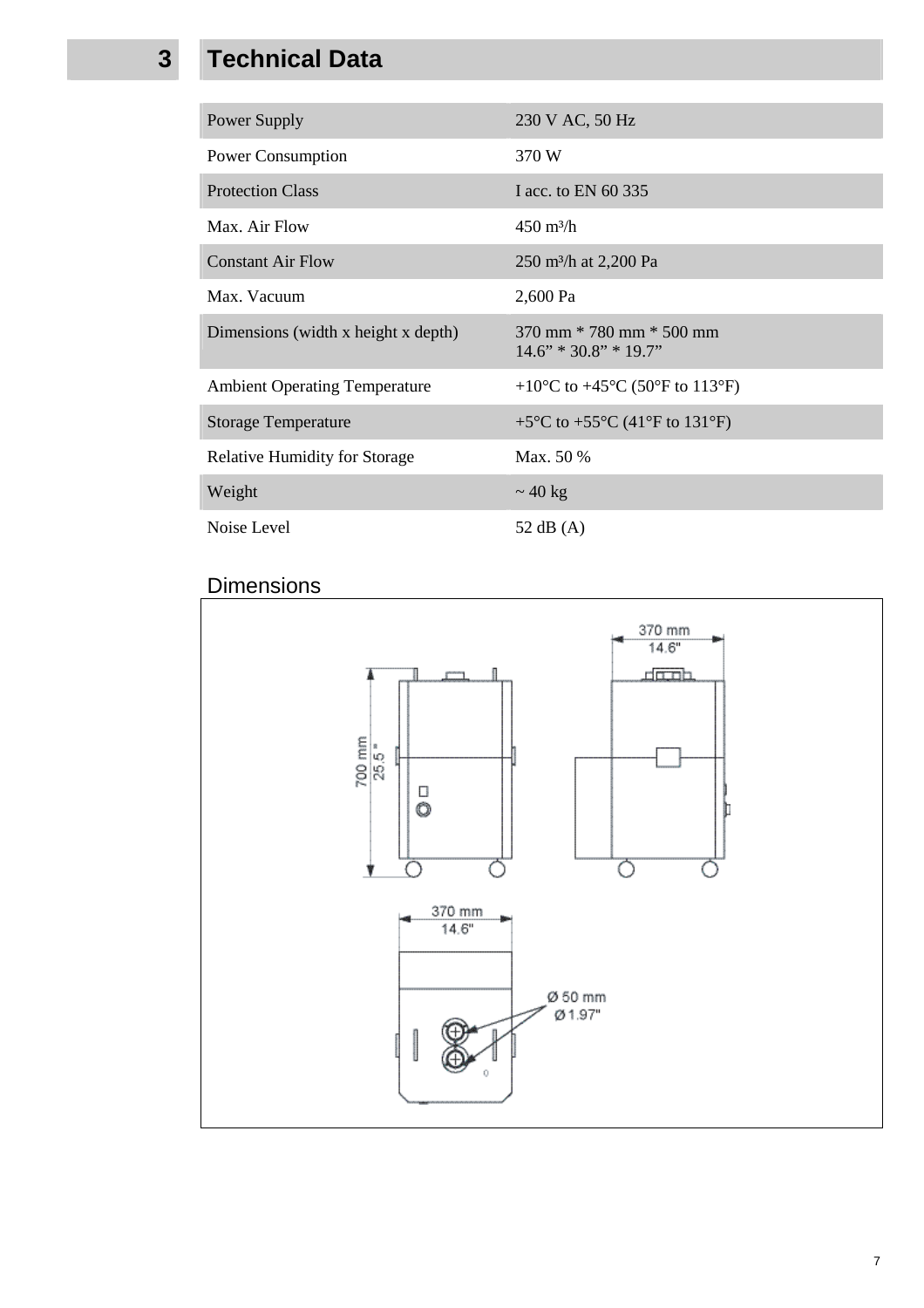## **4 Installation**

#### 4.1 Environmental and Operating Conditions

 – Do not operate if there is a danger of condensing humidity or condensation. – Do not splash with water!

#### 4.2 Connecting the Unit

Before connecting the unit

- Unpack the unit and put the unit carefully on the side
- Mount the four supplied wheels to the bottom side of the unit.
- Put up the unit again.
- Connect power cord to the unit.

#### 4.3 Connecting the Suction Hose

 The Air Filter System can be equipped via two Y splitters with four suction hoses for supplying up to four workplaces. These Y splitters have to be mounted before the suction hoses are mounted. The Y splitters have to be ordered separately.

- Remove blind can.
- Push the suction hose **10** into the suction flange 1 or Y splitter.



## 4.4 Connecting the Suction Arm

- Unscrew suction flange (black) **1**.
- Mount the arm connector (red) to the unit, using the original screws. The arm connector is supplied with the suction arm **11**.

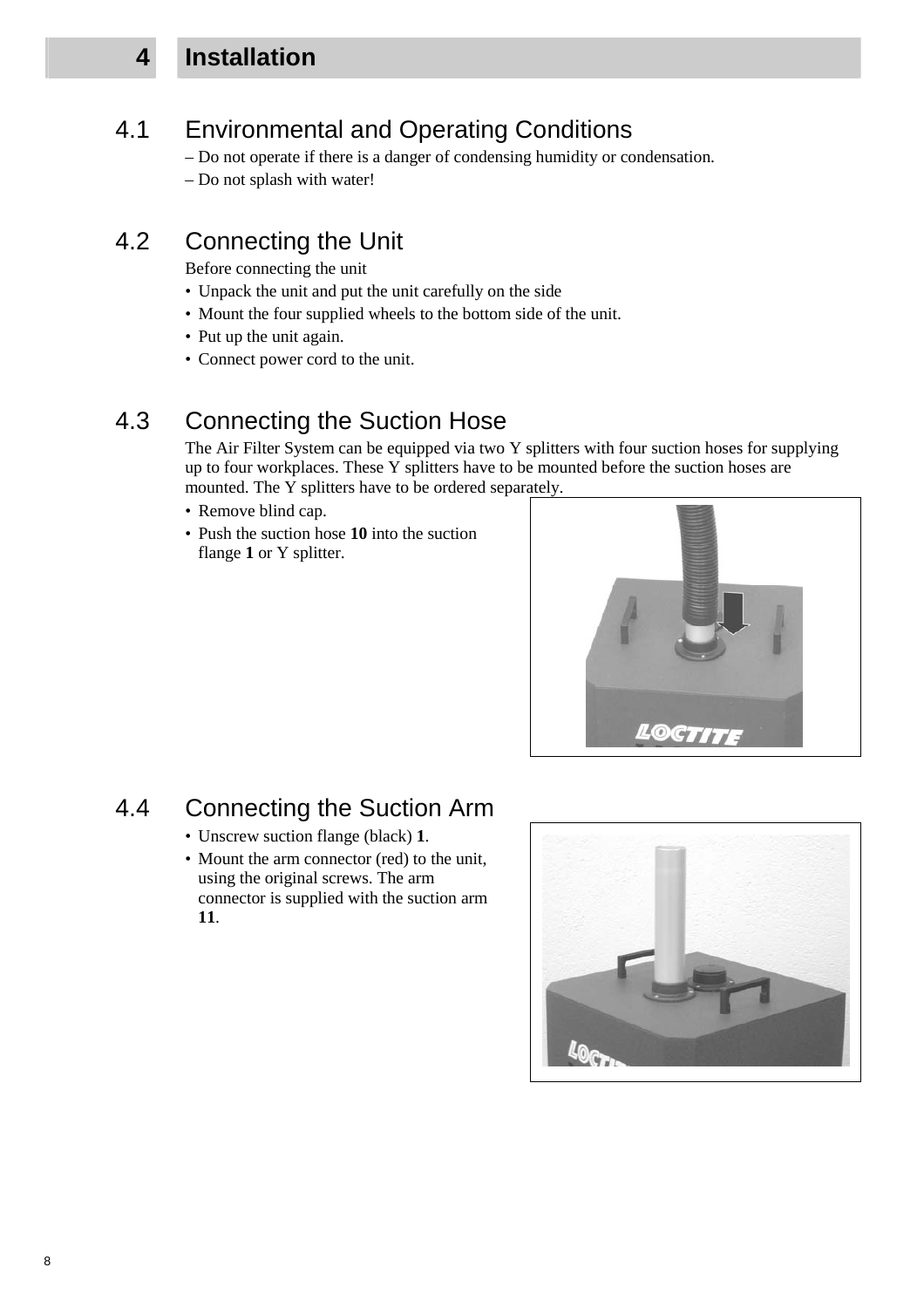## **4 Installation**

- Put the inlet pipe through the hood.
- Mount the prepared hood to the suction arm.



 • Mount the preassembled suction arm to the arm connector.



# **5 Operation**

#### **Operation**

- Place the suction hoses **10** or suction arms **11** at the workplaces.
- Connect power plug.
- Switch on the unit.
- Adjust the airflow **8**.

#### **Shutdown**

#### **For short periods:**

• Decrease the airflow **8** to zero.

#### **For longer periods:**

- Switch off the unit.
- Disconnect the power cord.

#### Returning to Operation

#### **After short periods of non-use:**

- Check, if the suction hose**10** is at the right place.
- Increase the airflow **8**.

#### **After longer periods of non-use:**

- Check, if the suction hose**10** is at the right place.
- Connect the power cord.
- Switch on the unit.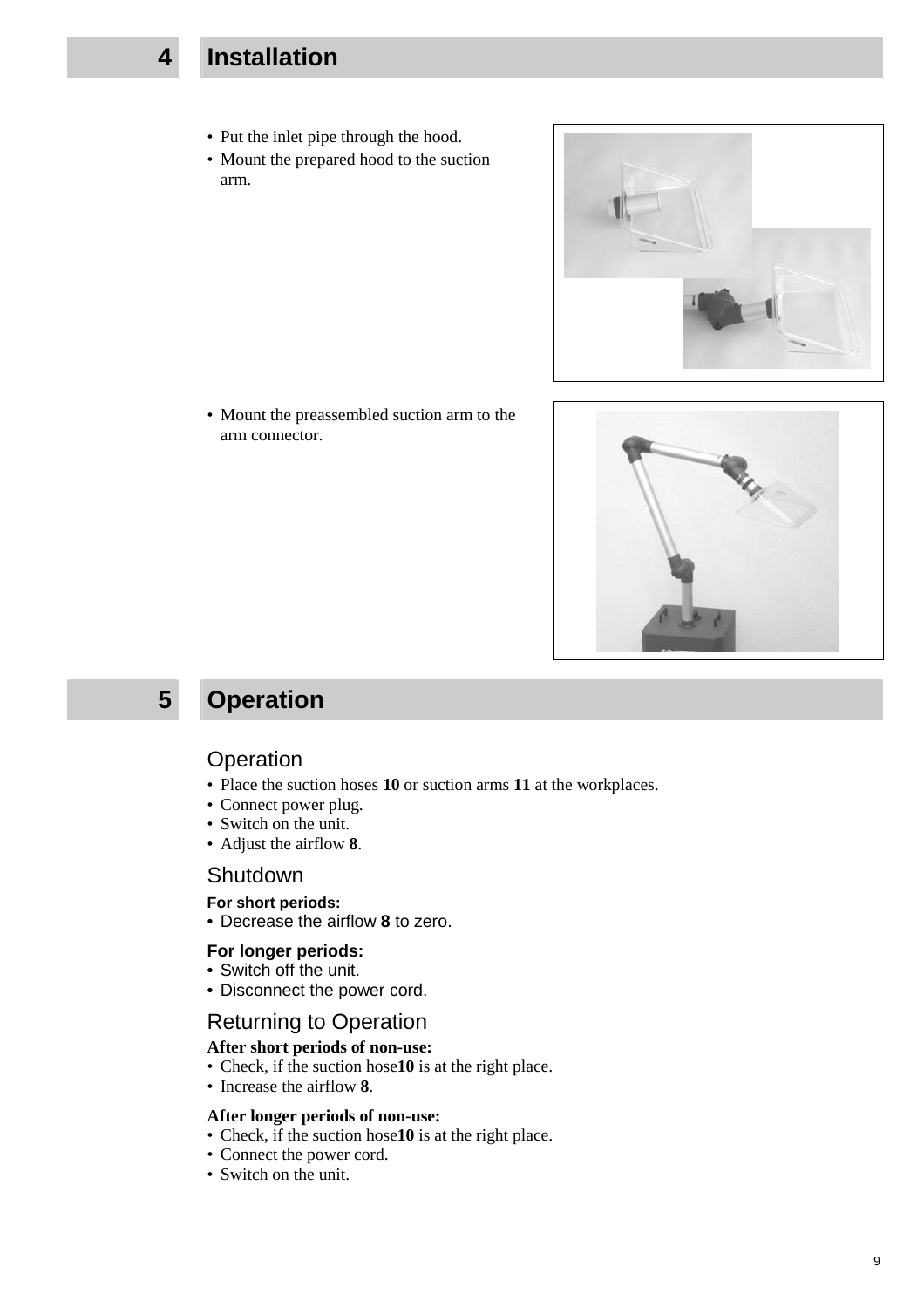### **6 Cleaning and Maintenance**

#### 6.1 General Instructions

 The combination of pre-filter and activated carbon guarantees a high filtration efficiency of unhealthy gases, vapors and fumes. The large surface area and small particle size of the actuated carbon maximizes absorption of polluted air.

#### 6.2 Calculation of the Life Time of the Filter

 Whenever adhesive vapors are involved, life expectancy can only be estimated, as the amount of vapors released depends on temperature, the exposed surface area and the length of time. Additional contaminant loads in the air being filtered may include oil mist, cigarette smoke, etc.

#### **Never spray directly into the suction tube. Minimum spray distance is 50 cm. Risk of explosion due to super saturation!**

 For activators, cleaners and primers, calculation of service life is easy: The filter will be saturated after extracting vapors from approx. 2.5 to 3.5 liters of solvent. This is equivalent to approximately 6 spray cans. However, this does not apply for heptane, which the filter will not adsorb.

For a standard adhesive bonding application, emission of adhesive vapors can be assumed to be well below 1% of the volume of adhesive used. This means that filter cartridges would have a service life covering a consumption period in excess of  $100 - 200$  liters of adhesive. As mentioned before, any contaminant loads, which may exist in the environment, will result in an additional limitation of filter service life. Altogether this estimate is in line with the filter manufacturer's experience saying that the filter cartridges have a life expectancy of 1 to 2 years maximum.

 Combinations of adhesives with heptane based activators and primers - e.g. 770, 7455, 7457, etc. are an exception. In this case life expectancy is not expected to be reduced, as heptane loading on the filter is negligible:

Then the filter is clogged and needs to be replaced.

#### 6.3 Disposal

There are two possibilities to dispose the filter **3**:

- 1. The filter has to be disposed according to the valid regional regulations.
- 2. A replacement filter is available, order code no. see section 8. For the replacement procedure, call your local Henkel Loctite representative.

10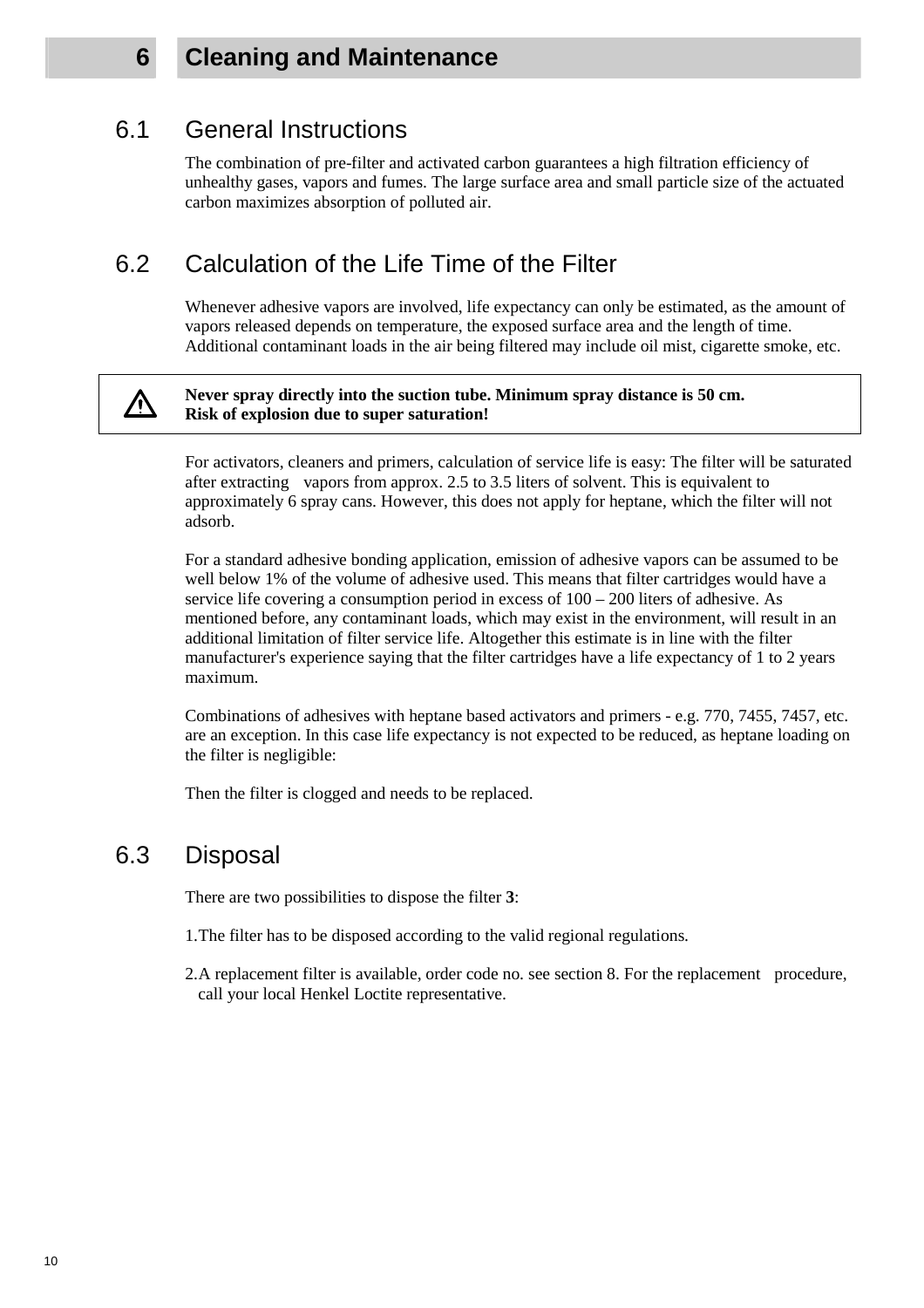# **6 Cleaning and Maintenance**

# 6.4 Changing the Filter

- Shutdown the unit (for longer periods), see Section 5.
- Open the 2 snap locks **4**.
- Remove the housing **2**.
- Remove the clogged or worn filter **3**.
- Insert the new one.
- Close the 2 snap locks.
- Return to operation, see Section 5.
- Reset operating hour meter **7**.

# **7 Troubleshooting**

| Type of Malfunction                       | <b>Possible Causes</b>                                    | Corrections                                                      |
|-------------------------------------------|-----------------------------------------------------------|------------------------------------------------------------------|
| Air Filter Exhaust System does<br>not run | - Unit is not connected to a power<br>supply.             | • Connect the power cord.                                        |
| (Fan cannot be heard).                    | - Unit is switched off.                                   | • Switch on the unit.                                            |
|                                           | $-$ Fuse is blown.                                        | • Replace the fuse.                                              |
|                                           | - Malfunction in the device or the<br>electronic control. | • Loctite Service.                                               |
| Not enough suction capacity.              | $-$ Filter 3 is clogged or worn.                          | • Replace filter.                                                |
|                                           | - Air passage is blocked.                                 | • Check air inlet and outlet for obstacles.                      |
| Bad filtration.                           | - Filter is clogged.                                      | • Replace filter.                                                |
|                                           | - The filter is not correctly assigned.                   | • Check the seat of the filter and make<br>necessary correction. |

# **8 Accessories and Spare Parts**

| Pos. No. | Description                            | Loctite Type No. | Order No. |
|----------|----------------------------------------|------------------|-----------|
|          | Suction Arm, 3 cardans, max. range 950 |                  | 503370    |
|          |                                        |                  | 529639    |
|          |                                        |                  | 529640    |
|          |                                        |                  | 529641    |
|          |                                        |                  | 529643    |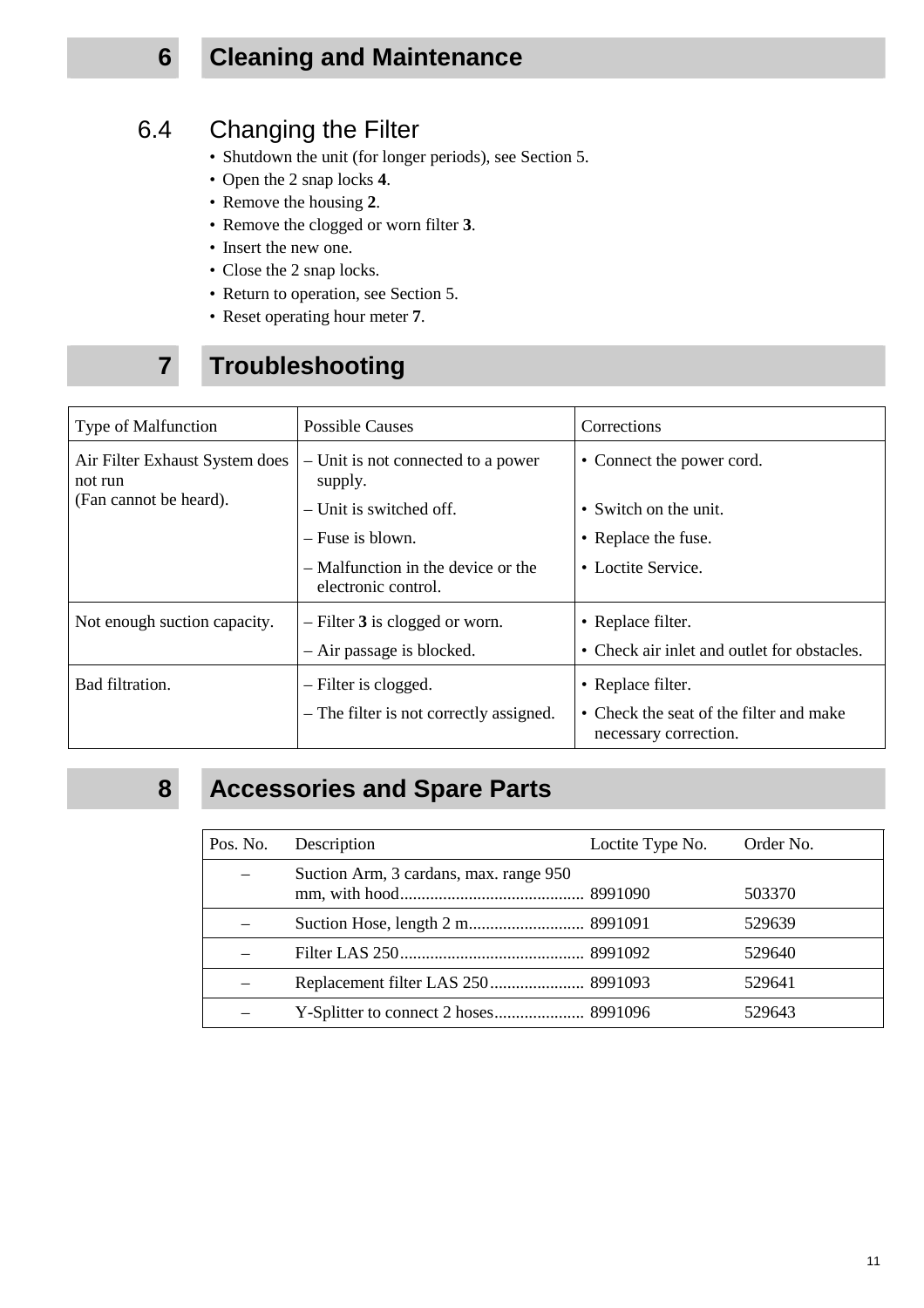# Inhaltsverzeichnis

| $\mathbf{1}$            |  |
|-------------------------|--|
| 1.1                     |  |
| 1.2                     |  |
| 1.3                     |  |
| 1.4                     |  |
| $\overline{2}$          |  |
| 2.1                     |  |
| 2.2                     |  |
| $\mathbf{3}$            |  |
| $\overline{\mathbf{4}}$ |  |
| 4.1                     |  |
| 4.2                     |  |
| 4.3                     |  |
| 4.4                     |  |
| 5                       |  |
| 6                       |  |
| 6.1                     |  |
| 6.2                     |  |
| 6.3                     |  |
| 6.4                     |  |
| 7                       |  |
| 8                       |  |

|--|--|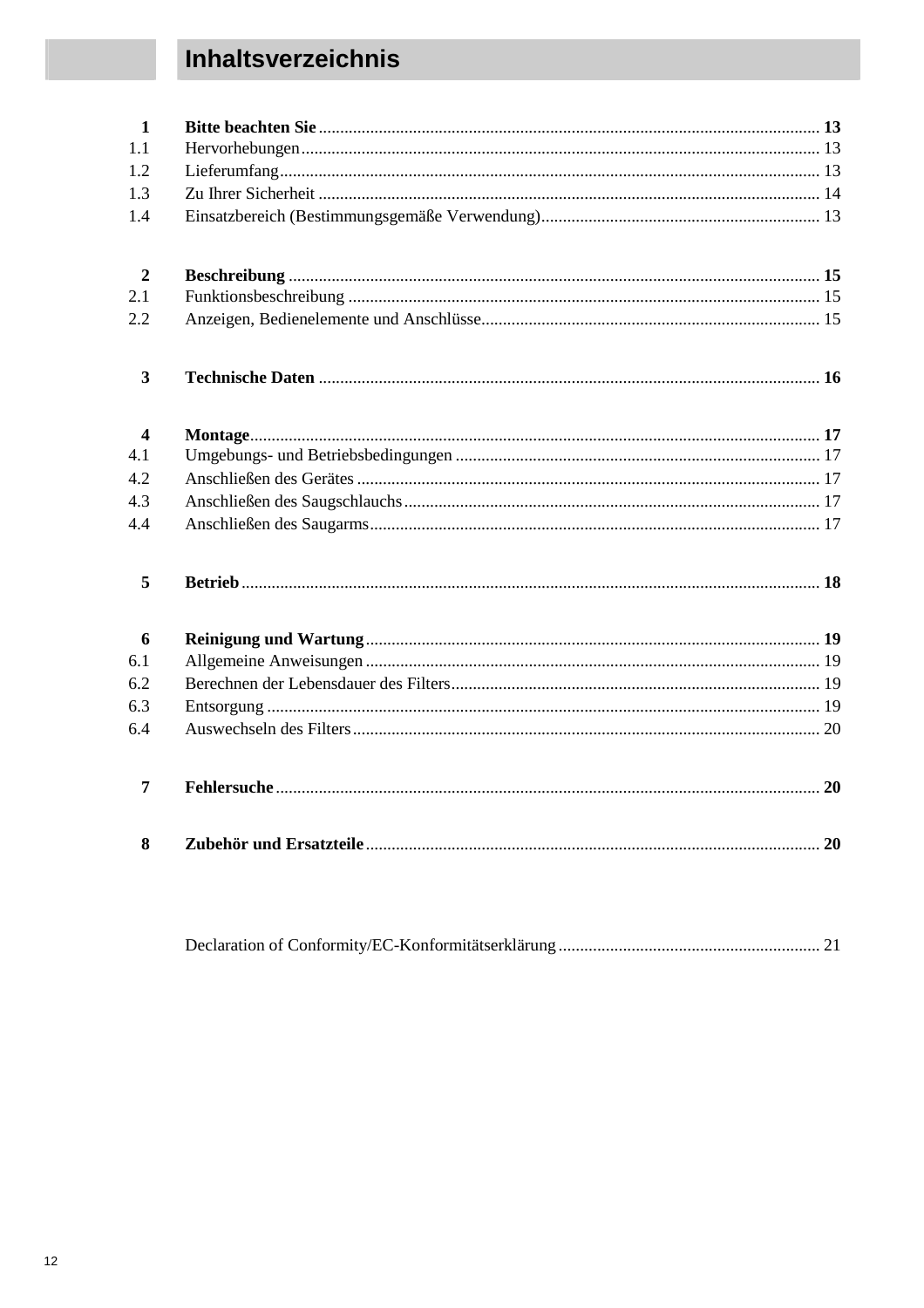## **1 Bitte beachten Sie**





Für den gefahrlosen und erfolgreichen Einsatz des Gerätes diese Anleitung vollständig lesen. Werden die Anweisungen nicht befolgt, übernimmt der Hersteller keine Garantie. Diese Bedienungsanleitung für eine spätere Verwendung aufbewahren.

Weitere Informationen finden Sie auf dem technischen Datenblatt des verwendeten LOCTITE-Produkts unter www.loctite.com, oder wenden Sie sich an die technische Serviceabteilung von Loctite.

## 1.1 Hervorhebungen



Verweist auf Sicherheitsregeln und fordert Vorsichtsmaßnahmen, die den Betreiber des Gerätes oder andere Personen vor Verletzungen oder Lebensgefahr schützen.

#### ☞

**Hinweis** 

**Gefahr!**

Gibt Empfehlungen zum besseren Handhaben des Gerätes bei Bedien- und Einstellvorgängen sowie Pflegearbeiten.

 Die fett gedruckten Zahlen im Text beziehen sich auf die entsprechende Positionsnummer in der Abbildung auf Seite **15**.

• Der Punkt hebt einen Handlungsschritt hervor. Handlungsschritte in Abbildungen sind durch schwarze Pfeile dargestellt.

## 1.2 Lieferumfang

1 Luftfilter-System LAS 250, Typ-Nr. 97603, Bestellnr. 527595 1 Netzkabel

1 Bedienungsanleitung

☞ Bedingt durch die technische Entwicklung können Abbildungen und Beschreibungen in dieser Bedienungsanleitung vom tatsächlich ausgelieferten Gerät in Details abweichen.

## 1.3 Einsatzbereich (Bestimmungsgemäße Verwendung)

 Das Luftfilter-System LAS 250 ist ein wichtiges Gerät am Arbeitsplatz zum Schutz von Gesundheit und Umwelt während des Verklebens.

 Das robuste Gerät eignet sich für mobile und stationäre Werkstätten sowie für den industriellen Einsatz. Es kann zum Absaugen und Filtern von Gasen, Dämpfen und unangenehmen Gerüchen am Arbeitsplatz eingesetzt werden. Es ist nicht geeignet Flüssigkeiten abzusaugen.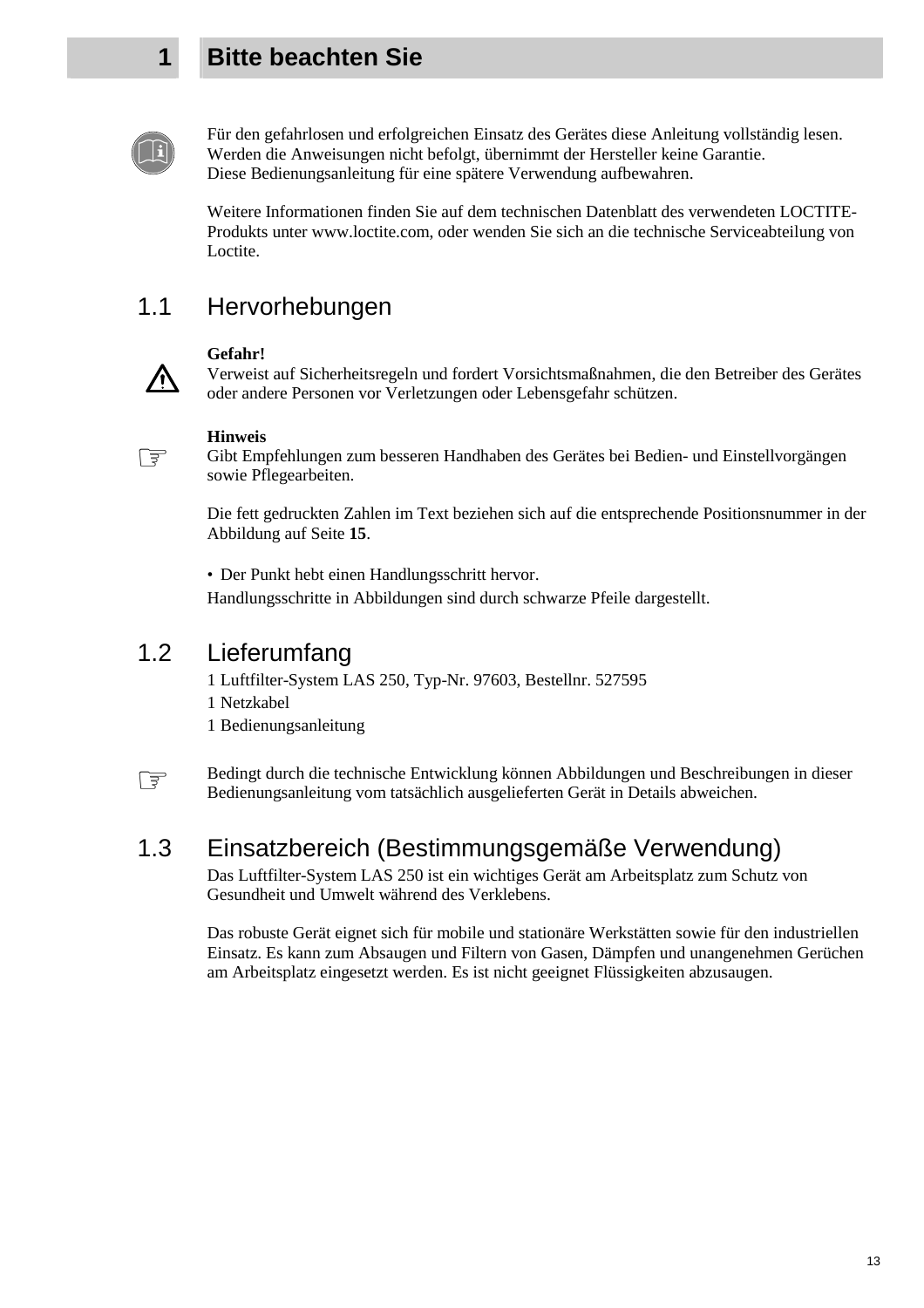#### **1 Bitte beachten Sie**

 Für vollautomatische Reinigungsanlagen oder Lösemittelabfallsammelstellen ist diese Gerät weder konzipiert noch ausgelegt und sollte dort schon aus wirtschaftlicher Sicht nicht eingesetzt werden. Zudem könnten hier in Extremfällen explosive Gemische entstehen.

 Freigesetzte, mitunter gesundheitsschädliche Gase und Dämpfe werden sofort nach dem Auftreten von Saugelementen aufgenommen und anschließend im Luftfilter-System gefiltert. Die gereinigte Luft kann, außer bei karzinogenen Substanzen, wieder der Arbeitsumgebung zugeführt werden.

 Das Luftfilter-System kann über zwei Y-Splitter mit vier Saugschläuchen für maximal vier Arbeitsplätze ausgestattet werden. Anstatt der Schläuche können auch Absaugarme angeschlossen werden. Beides ist Zubehör und muss extra bestellt werden.

 Der Hersteller ist nicht haftbar für jegliche Folgeschäden, die entstehen können, wenn das Gerät für einen anderen als den vorgesehenen Zweck oder Einsatzbereich oder von diesen Anweisungen abweichend verwendet wird.

#### 1.4 Zu Ihrer Sicherheit

**Bei Schäden am Netzkabel oder Gehäuse kann es zu Berührungen spannungsführender Teile kommen.** 

**Vor jedem Gebrauch Netzkabel und Gerät kontrollieren.**

**Ein beschädigtes Netzkabel oder Gerät nicht in Betrieb nehmen!** 

**Das beschädigte Netzkabel durch ein neues ersetzen.** 

 **Sicherheitseinrichtungen dürfen nicht entfernt, umgangen oder deaktiviert werden! Dies kann zur Beschädigung des Gerätes führen und ist daher verboten!** 

 **Das Luftfilter-System darf nie ohne Filter verwendet werden!** 

 **Das Luftfilter-System nach Gebrauch und vor dem Reinigen, Warten, Reparieren oder Auswechseln von Teilen vom Netz trennen.** 

 **Das Luftfilter-System darf nicht zum Staubsaugen oder zum Absaugen von flüssigen oder entzündliche Substanzen verwendet werden!** 

 **Das Luftfilter-System darf nicht zum Absaugen von Gasen, Dämpfen und Staub in explosiven Konzentrationen verwendet werden!** 

 **Verbrauchte Filter sind immer gemäß den geltenden Abfallentsorgungs-bestimmungen zu entsorgen!** 

 **Falls von diesem Gerät versehentlich flüssige oder entzündliche Substanzen abgesaugt werden, das Gerät sofort abschalten.** 

 **Das Gerät bei jeder Pause abschalten.** 

 **Das Gerät bei Gefahr sofort abschalten und den Netzstecker ziehen.** 

 **Ausschließlich Originalersatzteile verwenden.** 

**Gefilterte Luft darf nicht zum Arbeitsplatz zurückgeleitet werden, wenn das Gerät zum Filtern von Substanzen verwendet wird, die gemäß TRGS 900 karzinogen sind.**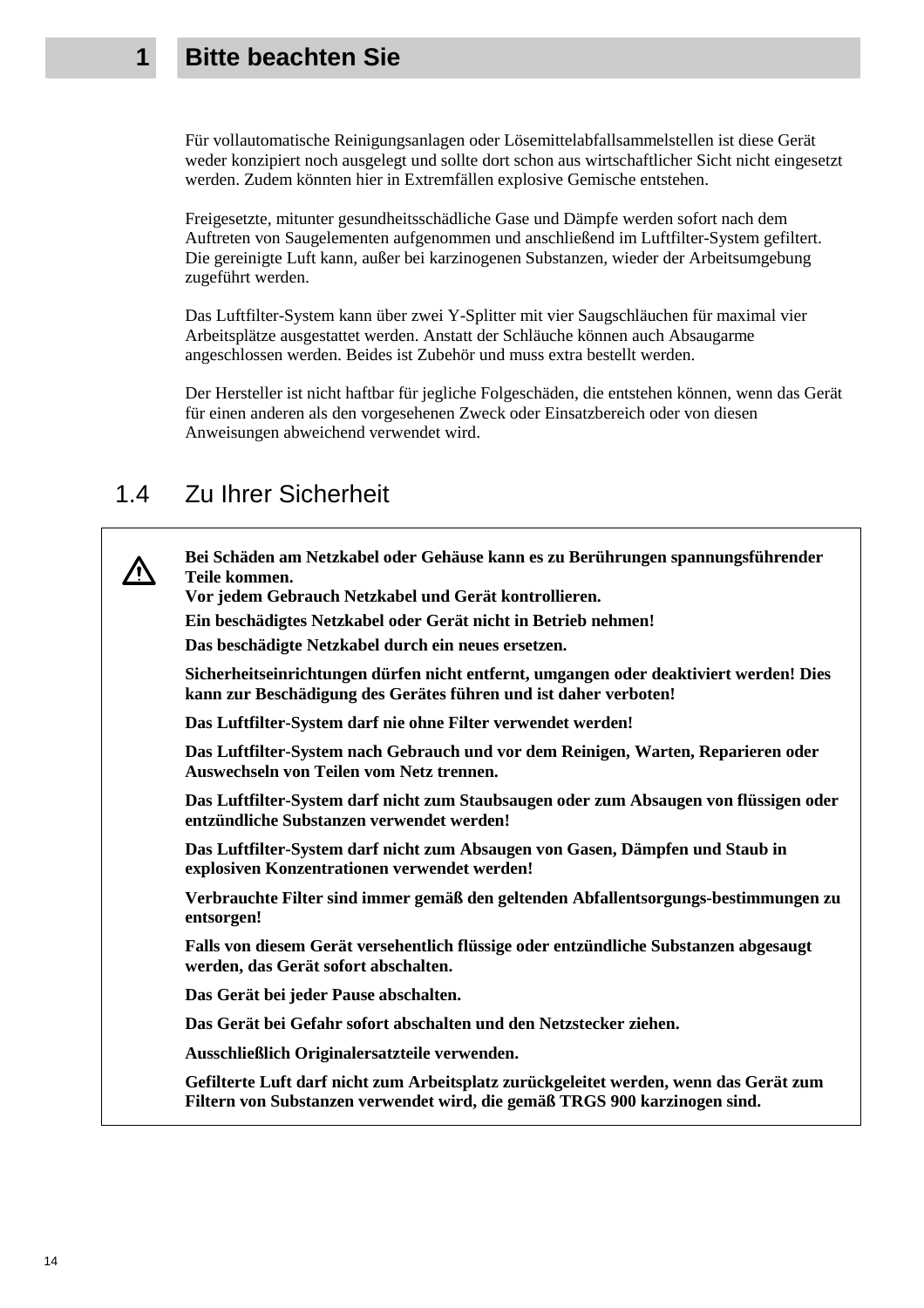# **2 Beschreibung**

## 2.1 Funktionsbeschreibung

 Der Saugschlauch oder Saugarm (beides Zubehör) muss möglichst nahe an der Klebestelle platziert werden. Das Gerät saugt die verunreinigte Luft ab und bläst die gereinigte Luft am Luftauslass aus.

Die Kombination aus Vorfilter und Aktivkohle garantiert eine äußerst effiziente Filterung gesundheitsschädlicher Gase, Dämpfe und Rauch. Die große Oberfläche und geringe Partikelgröße der Aktivkohle sorgen für eine maximale Aufnahme verunreinigter Luft.



2.2 Anzeigen, Bedienelemente und Anschlüsse



**Sicherheitseinrichtungen dürfen nicht entfernt, umgangen oder deaktiviert werden! Dies kann zur Beschädigung des Gerätes führen und ist daher verboten!**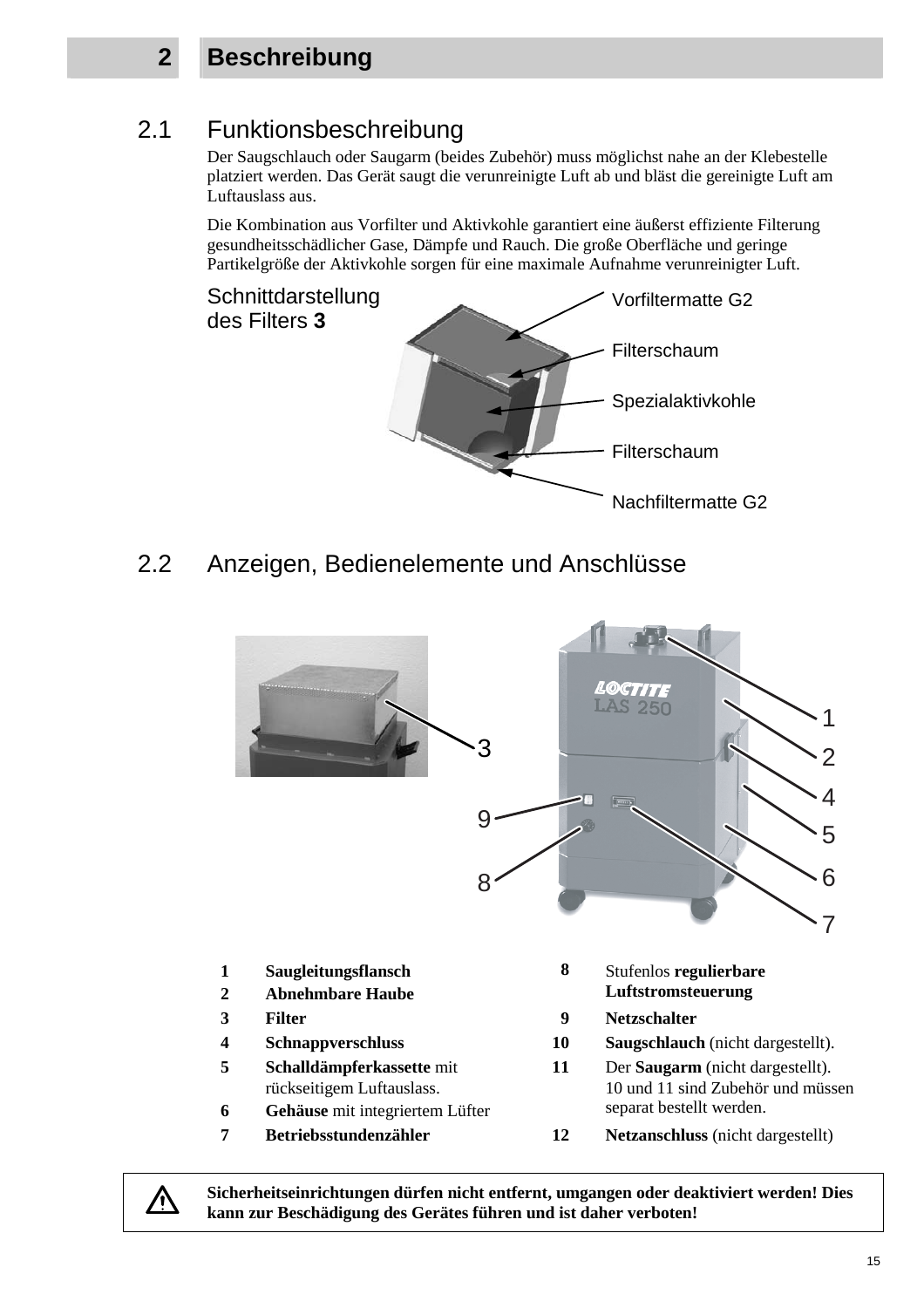# **3 Technische Daten**

| <b>Netzanschluss</b>                   | 230 V AC, 50 Hz                     |
|----------------------------------------|-------------------------------------|
| Leistungsaufnahme                      | 370 W                               |
| Schutzklasse                           | I gem. EN 60 335                    |
| Max. Luftstrom                         | $450 \text{ m}^3/\text{h}$          |
| <b>Konstanter Luftstrom</b>            | 250 m <sup>3</sup> /h bei 2.200 Pa  |
| Max. Unterdruck                        | 2.600 Pa                            |
| Abmessungen (Breite x Höhe x Tiefe)    | $370$ mm $*$ 780 mm $*$ 500 mm      |
| Umgebungstemperatur bei Betrieb        | $+10^{\circ}$ C bis $+45^{\circ}$ C |
| Lagertemperatur                        | $+5^{\circ}$ C bis $+55^{\circ}$ C  |
| Relative Luftfeuchtigkeit bei Lagerung | Max. 50 %                           |
| Gewicht                                | ca. $40 \text{ kg}$                 |
| Lärmpegel                              | 52 dB $(A)$                         |

#### Abmessungen:

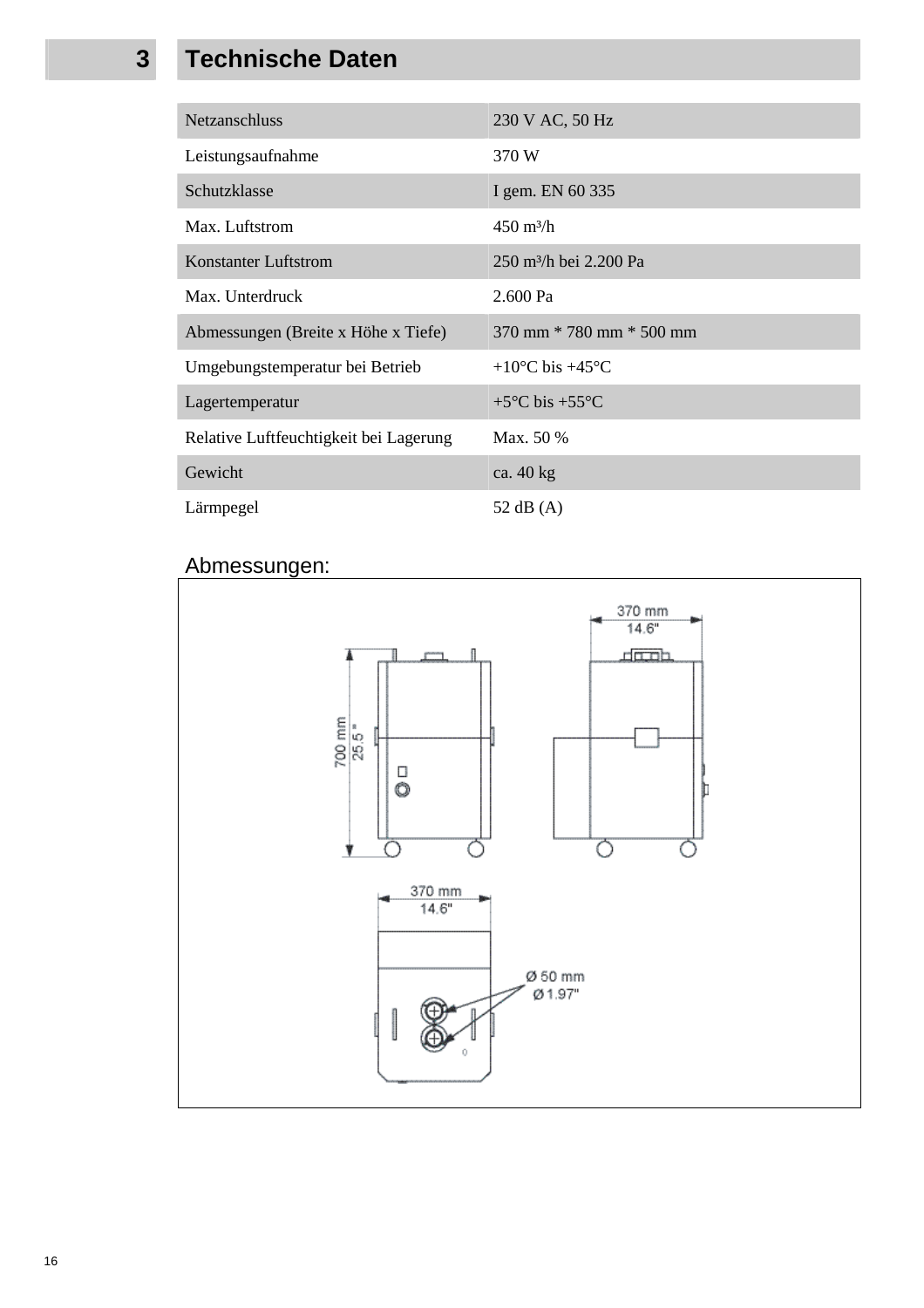#### **4 Montage**

# 4.1 Umgebungs- und Betriebsbedingungen

 – Gerät nicht betreiben, wenn Gefahr von kondensierender Luftfeuchtigkeit oder Kondensation besteht.

– Gerät ist nicht spritzwasserbeständig!

# 4.2 Anschließen des Gerätes

- Das Gerät auspacken und vorsichtig die Seite legen.
- Die 4 mitgelieferten Räder an der Unterseite des Gerätes montieren.
- Das Gerät wieder aufstellen..
- Netzkabel am Gerät anschließen.

## 4.3 Anschließen des Saugschlauchs

 Das Luftfilter-System kann über zwei Y-Splitter mit vier Saugschläuchen für maximal vier Arbeitsplätze ausgestattet werden. Die Y-Splitter müssen vor den Saugschläuchen montiert werden. Sie sind separat zu bestellen.

 • Saugschlauch **10** auf Saugleitungs-Flansch **1** oder auf den Y-Splitter stecken.



## 4.4 Anschließen des Saugarms

- Saugleitungsflansch (schwarz) **1** abschrauben.
- Saugarmanschluss (rot) mit den Originalschrauben auf dem Gerät montieren. Der Saugarmanschluss ist im Lieferumgang des Saugarms **11** enthalten.

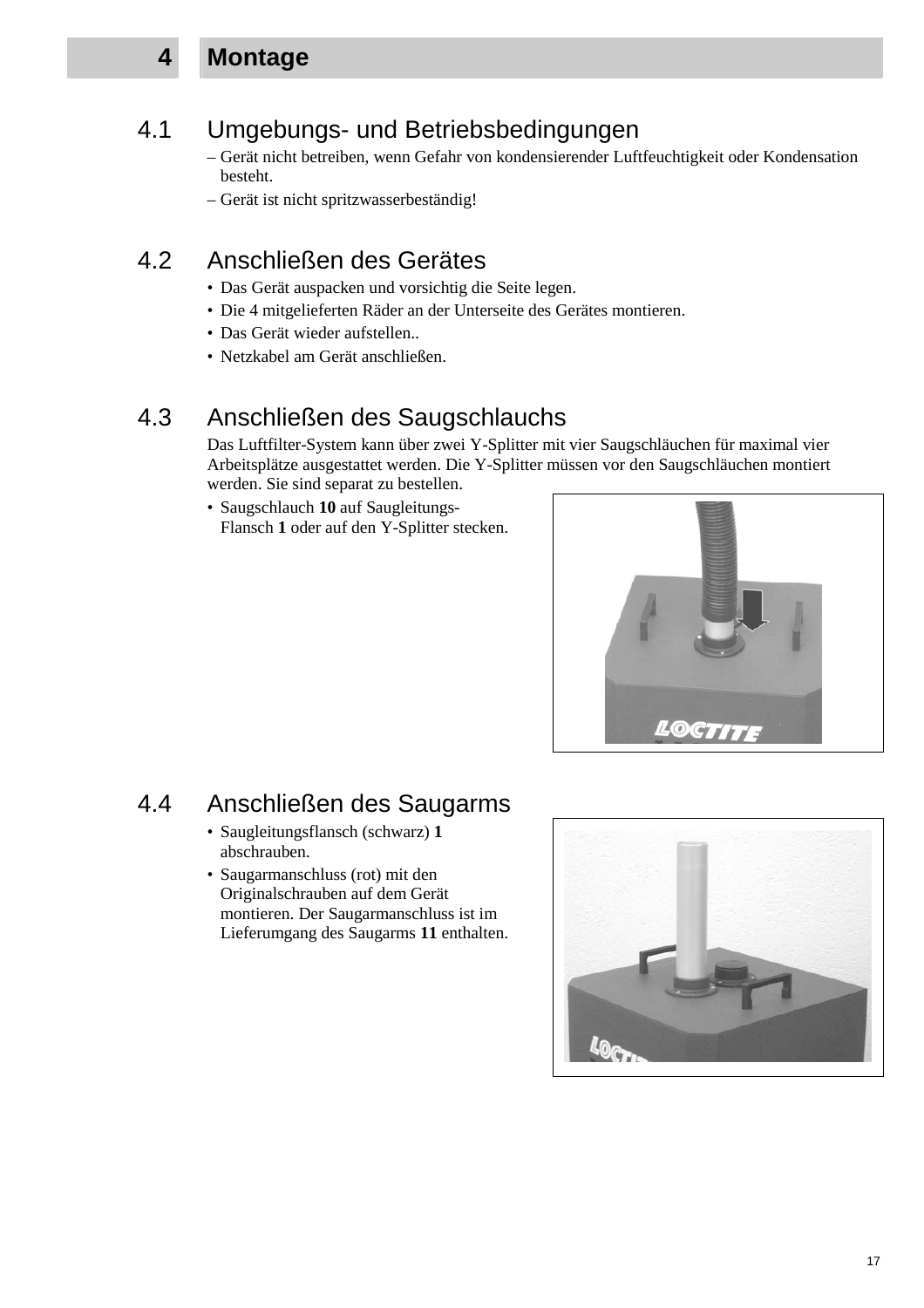- **4 Montage** 
	- Einlassrohr durch die Abzugshaube stecken.
	- Vorbereitete Haube am Saugarm montieren.



 • Vormontierten Saugarm am Saugarm-Anschluss befestigen.



#### **5 Betrieb**

#### Betrieb

- Saugschläuche **10** bzw. Saugarme **11** an den Arbeitsplätzen platzieren.
- Netzkabel anschließen.
- Gerät einschalten.
- Luftstrom einstellen **8**.

#### Außerbetriebnahme

#### **Bei kurzen Stillstandszeiten:**

• Luftstrom auf 0 stellen **8**.

#### **Bei längeren Stillstandszeiten:**

- Gerät ausschalten.
- Netzkabel abziehen.

#### Erneute Inbetriebnahme

#### **Nach kurzen Stillstandszeiten:**

- Richtige Position der Saugschläuche **10** prüfen.
- Luftstrom wieder einstellen **8**.

#### **Nach längeren Stillstandszeiten:**

- Richtige Position der Saugschläuche **10** prüfen.
- Netzkabel anschließen.
- Gerät einschalten.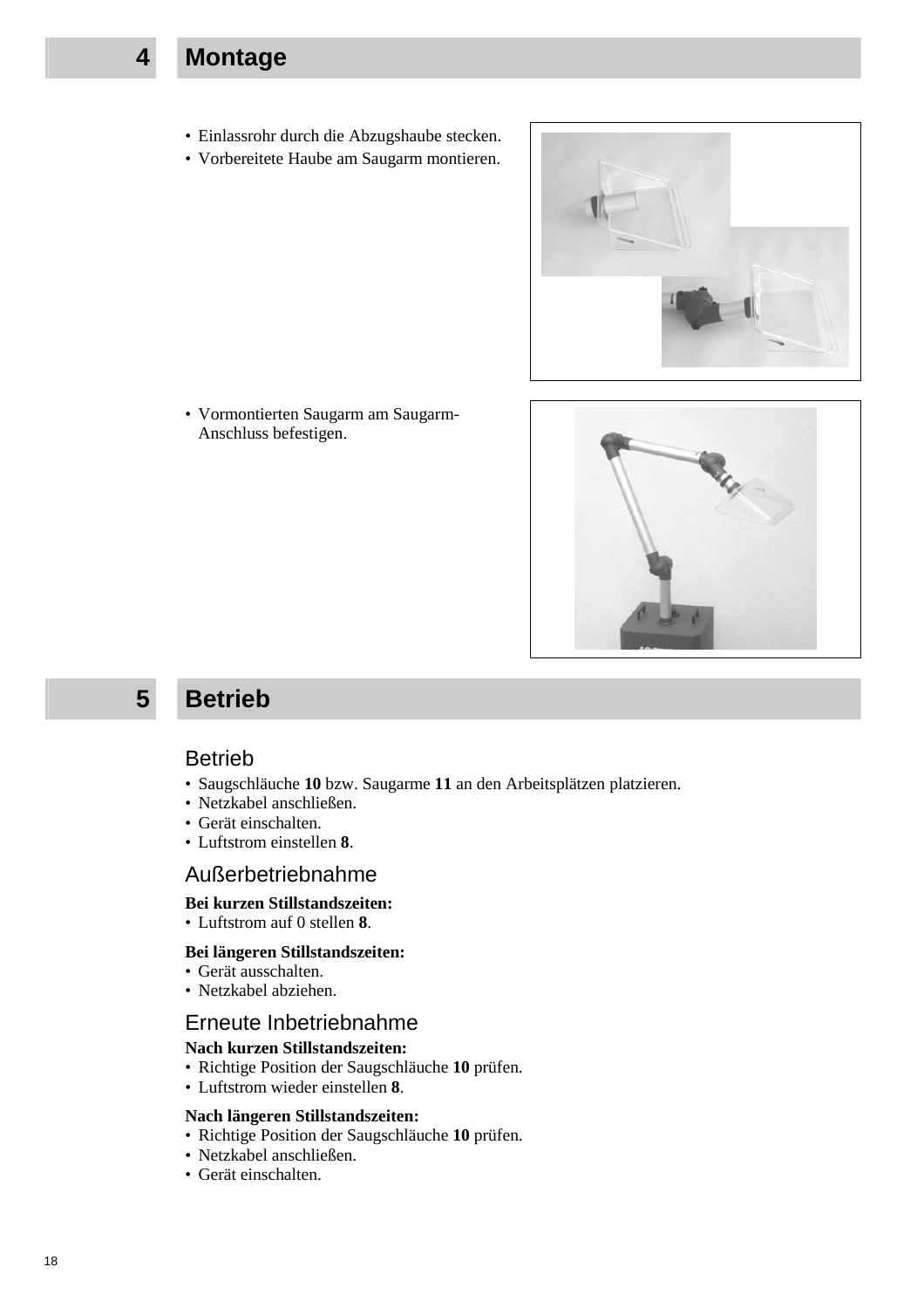/\

#### **6 Reinigung und Wartung**

#### 6.1 Allgemeine Anweisungen

 Die Kombination aus Vorfilter und Aktivkohle garantiert eine äußerst effiziente Filterung gesundheitsschädlicher Gase, Dämpfe und Rauch. Die große Oberfläche und geringe Partikelgröße der Aktivkohle sorgen für eine maximale Aufnahme von Luftverunreinigungen.

#### 6.2 Berechnen der Lebensdauer des Filters

Bei Klebstoffdämpfen kann die Standzeit nur geschätzt werden, da die freigesetzte Menge an Produktdämpfen abhängig ist von der Temperatur, der offenen Oberfläche und der Freisetzungszeit. Zusätzlich kommt neben der geringen Beladung der Luft noch die Beladung mit anderen Stoffen hinzu, wie z. B. Ölnebel, Zigarettenrauch etc.

#### **Niemals direkt in den Absaugschlauch sprühen. Sprühabstand mindestens 50 cm. Explosionsgefahr durch Übersättigung!**

Bei Einsatz von Aktivatoren, Reiniger und Primern ist die Berechnung der Standzeit einfach: Nach Absaugen Dämpfen aus ca. 2,5 bis 3,5 l Lösemittel ist der Filter gesättigt. Das entspricht der Menge von ca. 6 Sprühdosen. Das gilt nicht für Heptan. Es wird nicht vom Filter aufgenommen.

 Für eine Standard-Klebstoffanwendung kann von einer Freisetzung an Produktdämpfen von deutlich kleiner als ein Prozent der eingesetzten Klebstoffmenge ausgegangen werden. Die Filterkassette hätte demnach eine Standzeit, die dem Verwendungs-Zeitraum von mehr als 100- 200 Liter Klebstoff entspricht. Wie bereits erwähnt, stellen umgebungsabhängige Faktoren eine weitere Belastung und damit eine Limitierung der Filterstandzeit dar. Insgesamt deckt sich diese Abschätzung mit der Erfahrung des Filter-Herstellers, dass die Filterkassetten eine Standzeit von 1 bis max. 2 Jahren haben.

 Kombinationen von Klebstoffen mit heptan-haltigen Aktivatoren und Primer, z. B.770, 7455, 7457, usw., bilden hiervon eine Ausnahme. Hier ist keine Reduzierung der Standzeit zu erwarten, da Heptan den Filter nicht oder nur sehr wenig belegt.

Er ist dann verstopft und muss ausgewechselt werden.

#### 6.3 Entsorgung

Filter **3** können auf zwei Wegen entsorgt werden:

- 1. Filter müssen gemäß den regional geltenden Vorschriften entsorgt werden.
- 2. Ersatzfilter sind unter der in Abschnitt 8 angegebenen Bestellnummer erhältlich. Informationen zum Auswechseln des Filters erhalten Sie bei Ihrem lokalen Henkel Loctite-Vertrieb.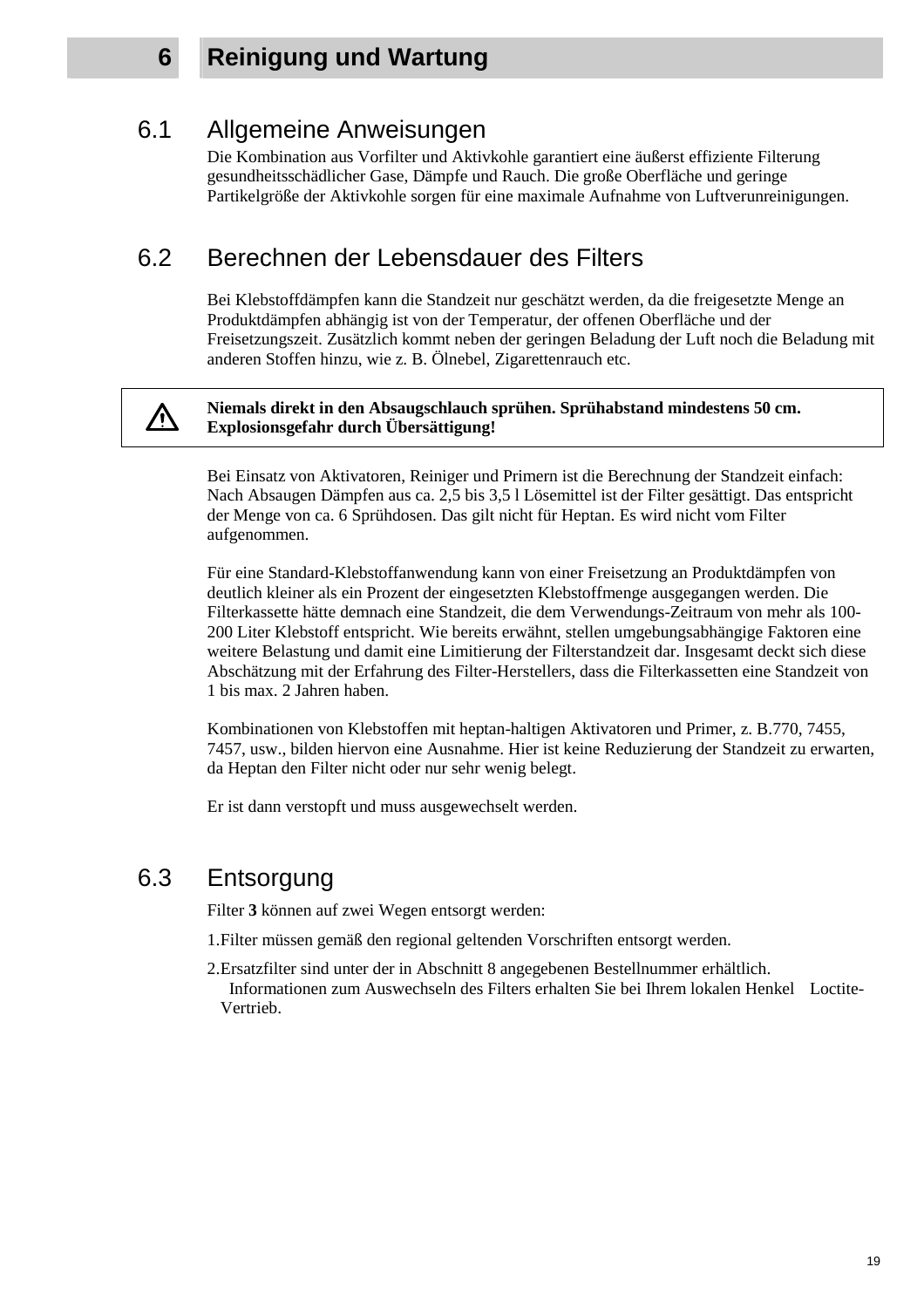# **6 Reinigung und Wartung**

## 6.4 Auswechseln des Filters

- Gerät ausschalten, siehe Abschnitt 5.
- Netzkabel abziehen.
- Die zwei Schnappverschlüsse **4** lösen.
- Haube **2** entfernen.
- Verstopften oder verschlissenen Filter **3** entfernen.
- Neuen Filter einsetzen.
- Haube wieder aufsetzen.
- Die zwei Schnappverschlüsse befestigen.
- In Betrieb nehmen (siehe Abschnitt 5).
- Betriebsstundenzähler **7** zurückstellen.

# **7 Fehlersuche**

| Art der Störung                                                       | Mögliche Ursachen                                                                                                                                 | Abhilfe                                                                                         |
|-----------------------------------------------------------------------|---------------------------------------------------------------------------------------------------------------------------------------------------|-------------------------------------------------------------------------------------------------|
| Luftfilter-System funktioniert<br>nicht<br>(kein Ventilatorgeräusch). | - Gerät nicht am Netz angeschlossen.<br>- Gerät ausgeschaltet.<br>- Sicherung defekt.<br>- Störung im Gerät oder der<br>elektronischen Steuerung. | • Netzkabel anschließen.<br>• Gerät einschalten.<br>• Sicherung tauschen.<br>• Loctite-Service. |
| Saugleistung zu schwach.                                              | - Filter 3 verstopft oder verschlissen.<br>- Luftleitung blockiert.                                                                               | • Filter auswechseln.<br>• Lufteinlass und –auslass auf<br>Gegenstände überprüfen.              |
| Schlechte Filterung.                                                  | - Filter verstopft.<br>- Filter nicht richtig montiert.                                                                                           | • Filter auswechseln.<br>Sitz des Filters prüfen und ggf.<br>$\bullet$<br>korrigieren.          |

# **8 Zubehör und Ersatzteile**

| Pos. Nr. | Beschreibung                              | Loctite-Typ-Nr. | Bestell-Nr. |
|----------|-------------------------------------------|-----------------|-------------|
|          | Saugarm, 3 Kardangelenke, max. Reichweite |                 | 503370      |
|          |                                           |                 | 529639      |
|          |                                           |                 | 529640      |
|          |                                           |                 | 529641      |
|          | Y-Splitter für zwei Saugschläuche 8991096 |                 | 529643      |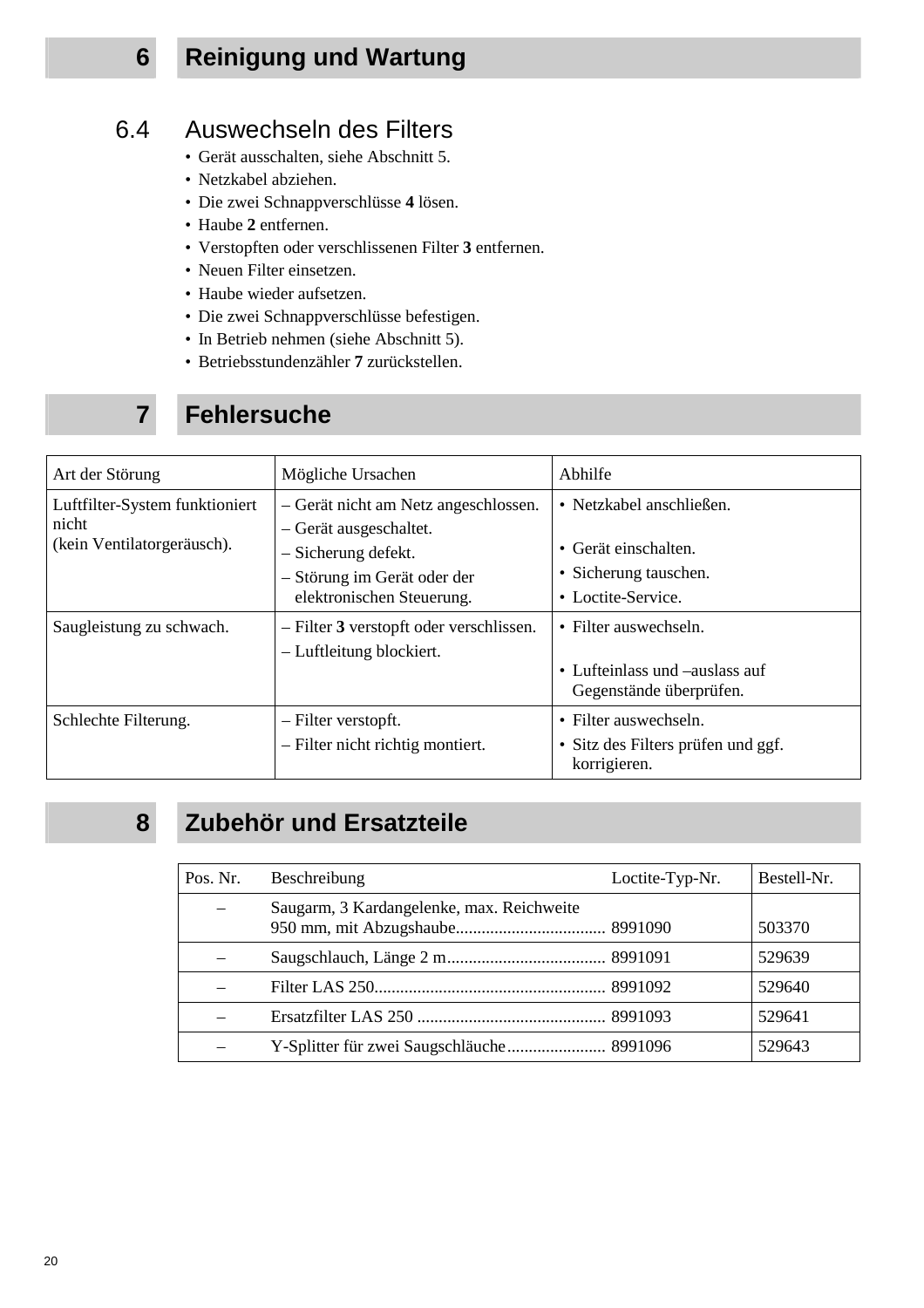# Declaration of Conformity/EC-Konformitätserklärung

| Konformitätserklärung                                                                                                                                                                                        |                                                                                                                 |  |
|--------------------------------------------------------------------------------------------------------------------------------------------------------------------------------------------------------------|-----------------------------------------------------------------------------------------------------------------|--|
| Der Hersteller<br>gemäß der EU-Richtlinien                                                                                                                                                                   | Henkel AG & Co. KGaA<br>Standort München<br>Gutenbergstr. 3<br>D-85748 Garching                                 |  |
| europäischen Richtlinien, harmonisierten Normen und nationalen Normen entspricht.                                                                                                                            | erklärt, dass das nachfolgend bezeichnete Gerät auf Grund seiner Konzipierung und Bauart den unten aufgeführten |  |
| Bezeichnung des Gerätes                                                                                                                                                                                      | Luftfilter-System LAS 250, Typ 97603                                                                            |  |
| Gerätenummer                                                                                                                                                                                                 | 527595                                                                                                          |  |
| Einschlägige EU-Richtlinien                                                                                                                                                                                  | Niederspannungsrichtlinie 73/23/EWG<br>Maschinen-Richtlinie 98/37/EG einschließlich Änderung 98/79/EG           |  |
| Angewandte harmonisierte Normen                                                                                                                                                                              | DIN 31000/VDE 1000; DIN VDE 0100; DIN VDE 0113 Teil 1;<br>DIN VDE 0700 Teil 1; DIN VDE 0730 Teil 1              |  |
|                                                                                                                                                                                                              | 12. Africa                                                                                                      |  |
| Datum/Hersteller-Unterschrift                                                                                                                                                                                | 7.10.2009<br>(Dr. W. Fleischmann)                                                                               |  |
| Diese Erklärung ist ungültig, wenn es irgendwelche Änderungen gibt, die nicht von Henkel genehmigt worden<br>sind.                                                                                           |                                                                                                                 |  |
|                                                                                                                                                                                                              | <b>Declaration of Conformity</b>                                                                                |  |
| The Manufacturer<br>according to the EC regulations                                                                                                                                                          | Henkel AG & Co. KGaA<br>Standort München<br>Gutenbergstr. 3<br>D-85748 Garching                                 |  |
| declares that the unit designated in the following is, as a result of its design and construction, in accordance with the<br>European regulations, harmonized standards and national standards listed below. |                                                                                                                 |  |
| Designation of the unit                                                                                                                                                                                      | Air Filter System LAS 250, Type 97603                                                                           |  |
| Unit number                                                                                                                                                                                                  | 527595                                                                                                          |  |
| Applicable EC Regulations                                                                                                                                                                                    | EC Directive for Low Tension 73/32/EEC<br>EC Directive of Machinery 98/37/EEC including change 98/79/EC         |  |
| Applicable harmonized standards                                                                                                                                                                              | DIN 31000/VDE 1000; DIN VDE 0100; DIN VDE 0113 Part 1;<br>DIN VDE 0700 Part 1; DIN VDE 0730 Part 1              |  |
|                                                                                                                                                                                                              | 1 <i>J. Af</i> luse                                                                                             |  |
| Date/Manufacturer's signature                                                                                                                                                                                | 10/07/2009<br>(Dr. W. Fleischmann)                                                                              |  |
| This declaration is not valid if there are any changes not approved by Henkel.                                                                                                                               |                                                                                                                 |  |